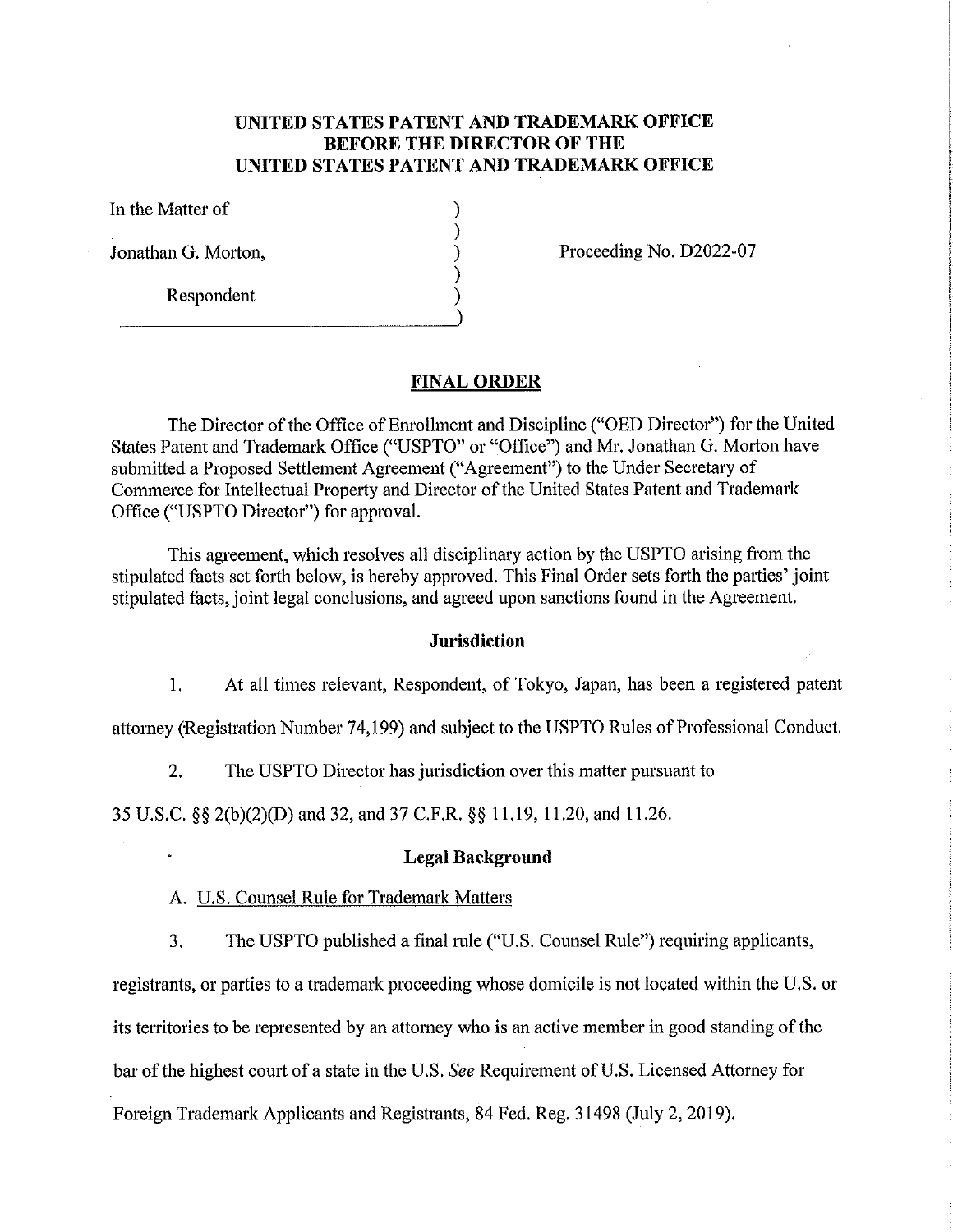4. The U.S. Counsel Rule became effective on August 3, 2019. *See* 37 C.F.R. § 2.1 l(a).

5. In the few years preceding the U.S. Counsel Rule's effective date, the USPTO had seen many instances of unauthorized practice of law by parties who were not authorized to represent trademark applicants. As a result, increasing numbers of foreign-domiciled trademark applicants were likely receiving inaccurate or no information about the legal requirements for trademark registration in the United States including standards for use of a mark in commerce.

6. The USPTO implemented the requirement for representation by a qualified U.S. attorney in response to the increasing problem of foreign-domiciled applicants who were purportedly *pro se* and filed inaccurate and possibly fraudulent submissions that violate the Trademark Act and the USPTO's rules. For example, such applicants filed applications claiming use of a mark in commerce but frequently supported the claim with mocked-up or digitally altered specimens. A mock-up or representation of how the mark will appear in the sale or advertising of the goods or services is not a proper specimen because it does not demonstrate use in commerce. *See* Trademark Manual of Examining Procedure ("TMEP") §§ 904.03(a), 904.04. Therefore, digitally created or altered specimens do not demonstrate use in commerce. *See*  TMEP § 904.04(a)(i).

7. A trademark application filed under section 1 (a) of the Trademark Act must include a specimen. In signing a section 1 (a) trademark application, the practitioner declares that the specimen shows the mark as used in commerce. Such declarations are signed under penalty of perjury with false statements subject to 18 U.S.C. § 1001. Also, the signatory of a document filed with the USPTO represents that all statements made on the signatory's own knowledge are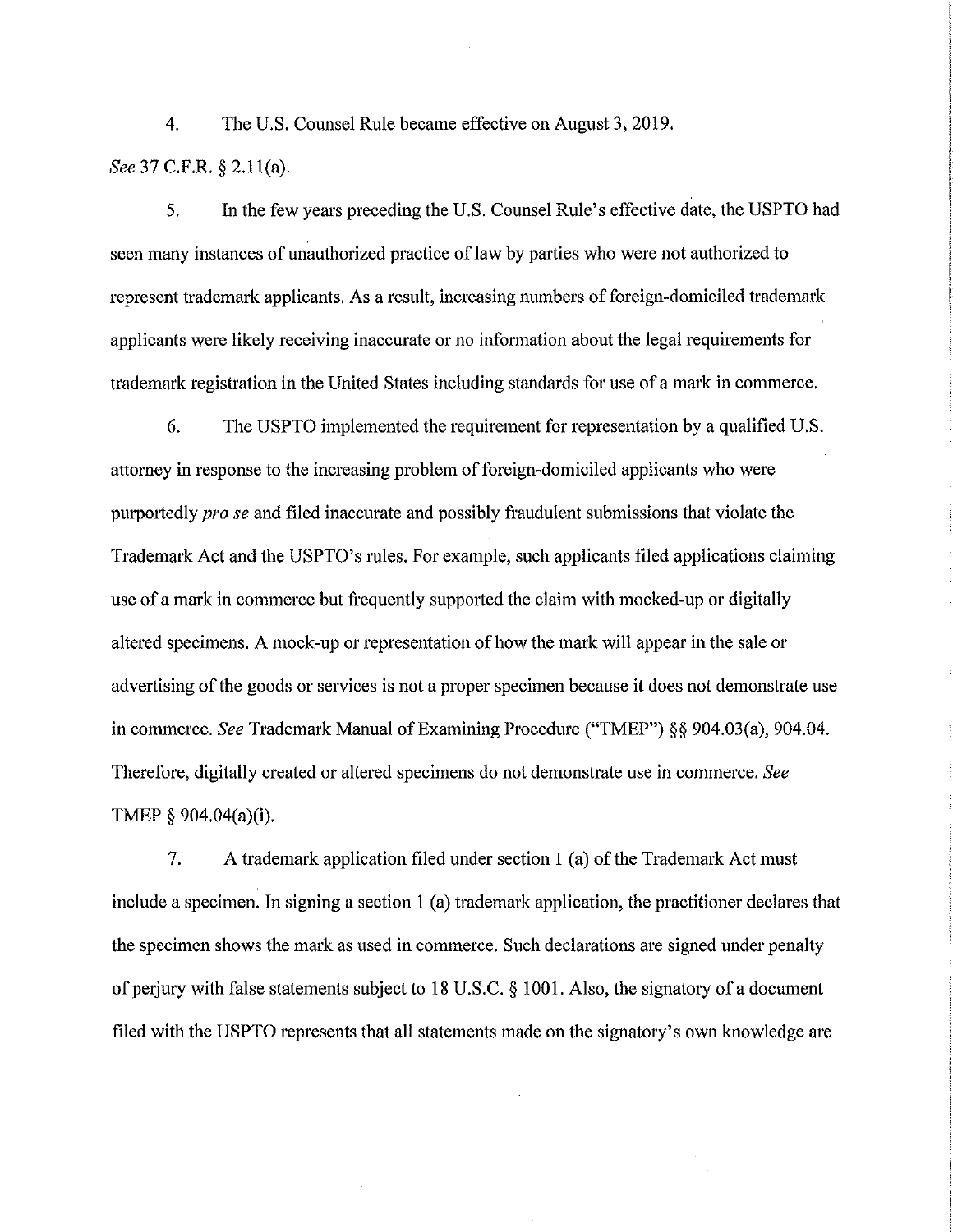true and that all statements made on the signatory's information and belief are believed to be true. *See* 37 C.F.R. § 11.18(b)(l).

8. When trademark documents are impermissibly signed and filed with the USPTO, the integrity of the U.S. trademark registration process is adversely affected and a resulting registration may be invalid.

#### B. Certifications to the USPTO upon Presentation of Papers

9. By presenting any paper to the USPTO (whether by signing, filing, submitting, or later advocating), the party presenting such paper, whether a practitioner or non-practitioner, is certifying that:

- a. All statements made therein of the party's own knowledge are true, all statements made therein on information and belief are believed to be true, and all statements made therein are made with the knowledge that whoever, in any matter within the jurisdiction of the Office, knowingly and willfully falsifies, conceals, or covers up by any trick, scheme, or device a material fact, or knowingly and willfully makes any false, fictitious, or fraudulent statements or representations, or knowingly and willfully makes or uses any false writing or document knowing the same to contain any false, fictitious, or fraudulent statement or entry, shall be subject to the penalties set forth under 18 U.S.C. § 1001 and any other applicable criminal statute, and violations of the provisions of this section may jeopardize the probative value of the paper; and
- b. To the best of the party's knowledge, information and belief, formed after an inquiry reasonable under the circumstances, (i) the allegations and other factual contentions have evidentiary support or, if specifically so identified, are likely to have evidentiary support after a reasonable opportunity for further investigation or discovery and (ii) the denials of factual contentions are warranted on the evidence, or if specifically so identified, are reasonably based on a lack of information or belief.

*See* 37 C.F.R. § 11.18.

#### **Joint Stipulated Facts**

10. At all times relevant, Respondent was a registered patent attorney and a U.S.

attorney licensed by, and in good standing with, the State of New York.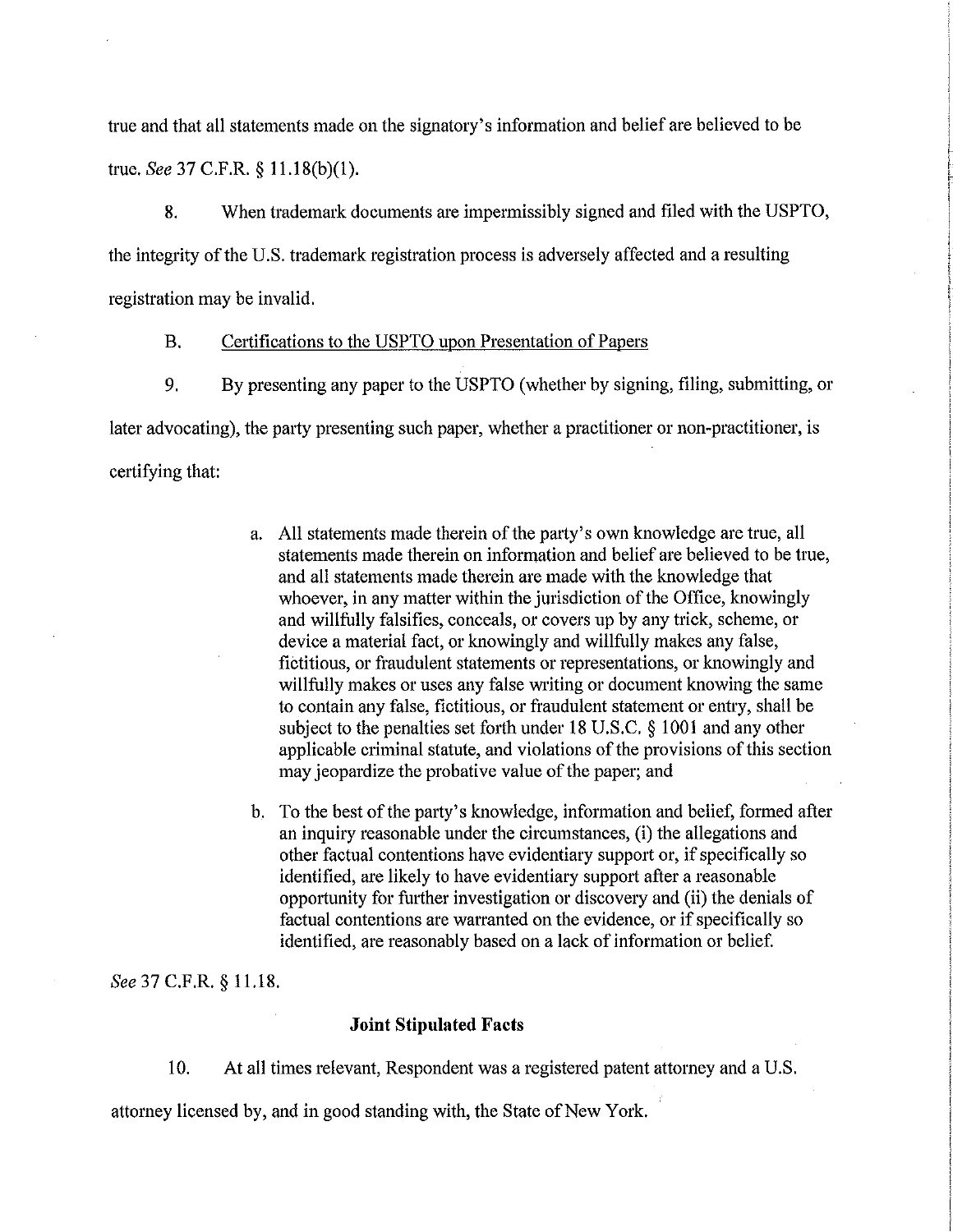11. In 2019, Respondent was approached by several non-practitioner entities seeking his trademark services as U.S. counsel for their foreign-domiciled trademark customers. Respondent agreed to provide such services and began serving as-attorney of record for foreign-domiciled trademark applicants.

12. At all relevant times, Respondent has been a solo practitioner working with one non-practitioner assistant. When he began his practice of representing foreign-domiciled trademark applicants around August 3, 2019, Respondent did not limit the volume of his incoming trademark work to ensure he could provide his trademark clients with quality representation. For example, Respondent is currently associated as the attorney of record for over 32,000 trademark applications filed since August 3, 2019; he is currently the attorney ofrecord in over 26,000 live registrations and 7,700 pending trademark applications filed since August 3, 2019. On more than one occasion, Respondent was the attorney of record in over four hundred ( 400) trademark applications filed with the USPTO in a single day. Respondent represents that, as of April 2021, he has limited the volume of his incoming trademark work to allow for more time and attention to each application.

13. Respondent's typical practice was to receive already prepared trademark applications from trademark services companies located in China. Respondent represents that his clients' trademark applications were sent to him by the trademark entities, reviewed by him or his non-practitioner assistant, personally signed only by him using the USPTO's E-SIGN ON signature method (i.e., where Respondent received an email with a link to open the application and sign it), and then filed by the trademark entities with the USPTO.

14. Respondent acknowledges that his review of a number of the applications was "rushed and sloppy." Respondent explained that, at times during the course of his practice, he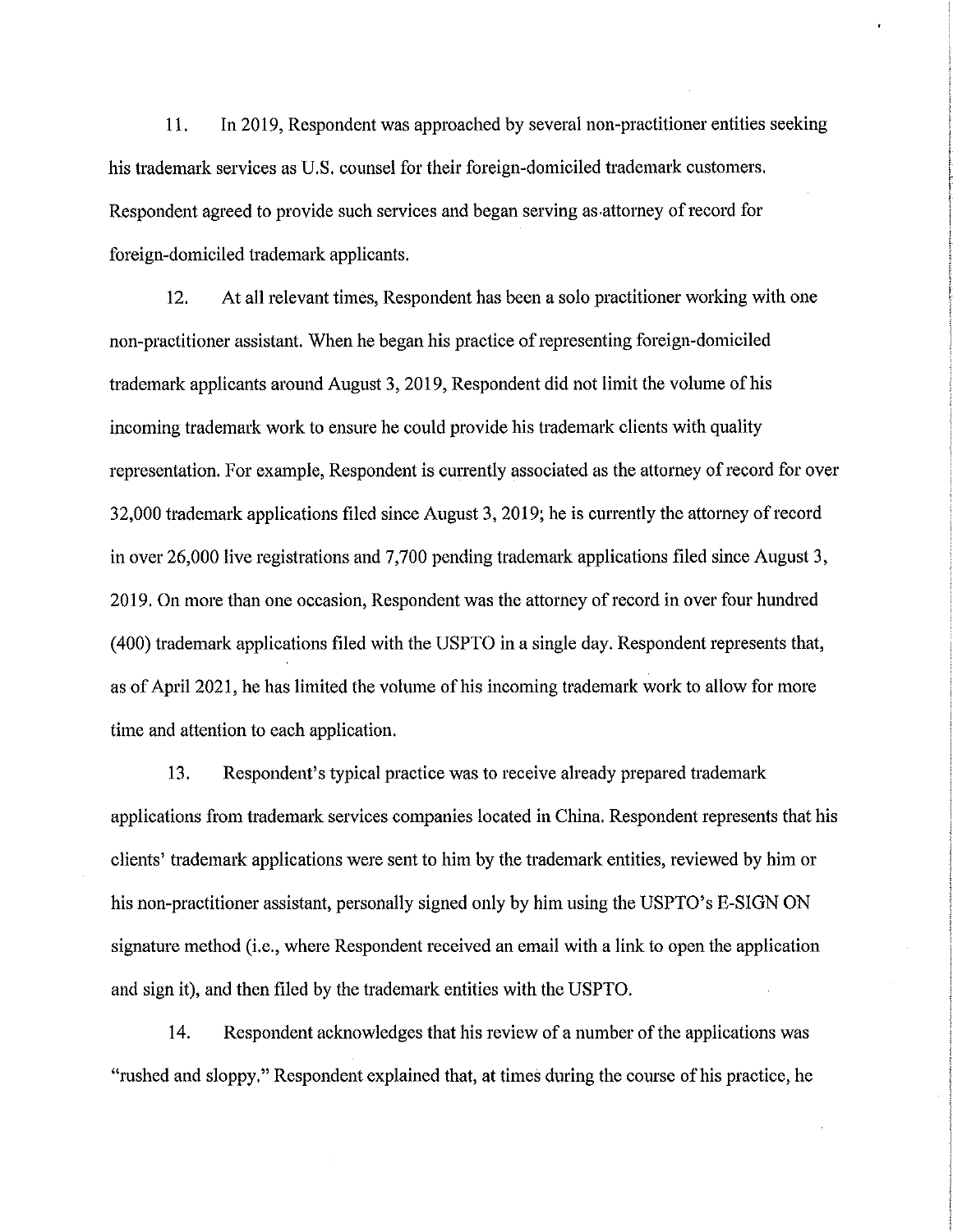spent between  $2\frac{1}{2}$  to 10 minutes reviewing each trademark application, and, for applications reviewed by his non-practitioner assistant, Respondent would rely on the non-practitioner's review of the application rather than conducting the same level of review he gave to applications that he personally reviewed. Respondent signed the oath appurtenant to each application reviewed by his non-practitioner assistant.

15. Respondent also acknowledges that he did not conduct a pre-filing inquiry reasonable under the circumstances with respect to a number of trademark applications to determine whether the specimens submitted in his clients' trademark applications properly depicted the mark as used in commerce. Even though he had not performed a reasonable pre-filing inquiry in certain applications, he signed declarations attesting, among other things, that (a) the clients' marks were in use in commerce and were in use in commerce as of the filing date of the application on or in connection with the goods in the application and (b) the specimen(s) showed the mark as used on or in connection with the goods in the application and as used on or in connection with the goods as of the application filing date.

16. At the beginning of his practice, Respondent did not have a system to check for conflicts of interest. Respondent represents that he recently implemented a conflict check system for every new application.

#### **Additional Considerations**

17. Respondent represents that he recently reduced his caseload and implemented a new database to search for conflicts of interest.

18. Respondent cooperated with OED's investigation.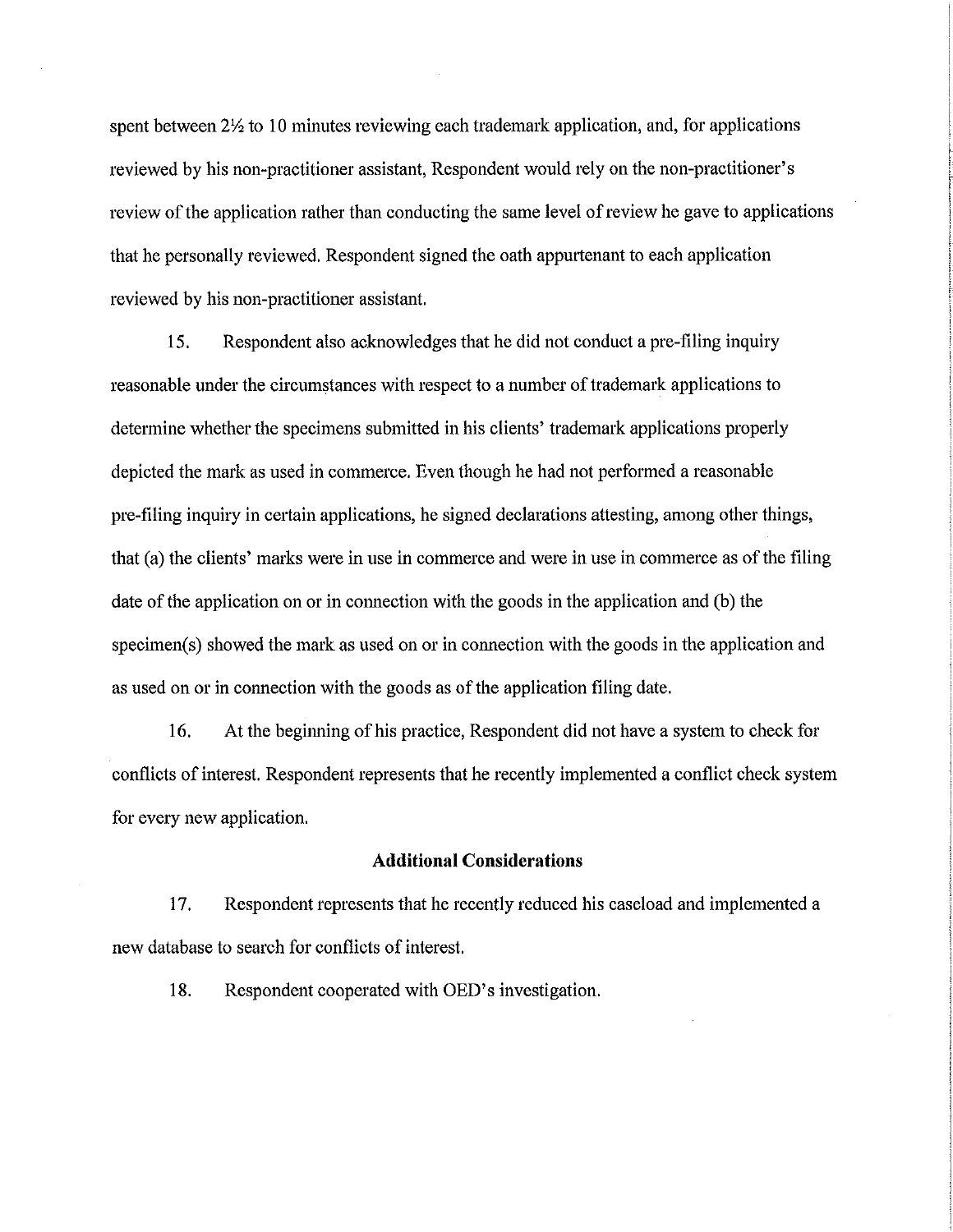19. Respondent agrees to cooperate fully with the USPTO in any present or future USPTO inquiry made into improper filings of trademark documents filed with the USPTO by trademark entities with whom Respondent works or had worked.

20. Respondent represents that he has personally communicated with scores of foreign-domiciled trademark-filing agencies and associates about the USPTO's efforts to combat the unauthorized practice of trademark law by non-practitioners.

# **Joint Legal Conclusions**

21. Respondent acknowledges that, based on the information contained in the joint stipulated facts above, he violated the following provisions of the USPTO Rules of Professional Conduct:

- a. 37 C.F.R. § 11.101 (practitioner shall provide competent representation to a client) by accepting a large volume of clients such that he could not devote sufficient time to reviewing his clients' trademark filings, failing to put in place procedures to ensure compliance with USPTO regulations, and failing to have a system in place to check for conflicts of interest;
- b. 37 C.F.R. § 11.103 (practitioner shall act with reasonable diligence and promptness in representing a client) by failing to devote sufficient time to client matters, failing to put procedures in place to comply with USPTO regulations, and failing to adequately review trademark applications listing him as attorney of record including failure to properly review specimens to confirm the mark showed actual use in commerce;
- c. 37 C.F.R. § 11.503 (practitioner shall take reasonable efforts to ensure that non-practitioners' conduct is compatible with the professional obligations of the practitioner) by (i) allowing non-practitioners to prepare and file trademark documents with the USPTO on behalf of his clients without properly reviewing and vetting such documents prior to their filing and (ii) not adequately reviewing legal work performed by his non-practitioner assistant prior to the documents reviewed by the non-practitioner being signed and filed with the USPTO;
- d. 37 C.F.R. § 11.505 (practitioner shall not assist another in practicing law in a jurisdiction in violation of the legal profession in that jurisdiction) by (i) allowing non-practitioners to prepare and file trademark documents with the US PTO on behalf of his clients without properly reviewing and vetting such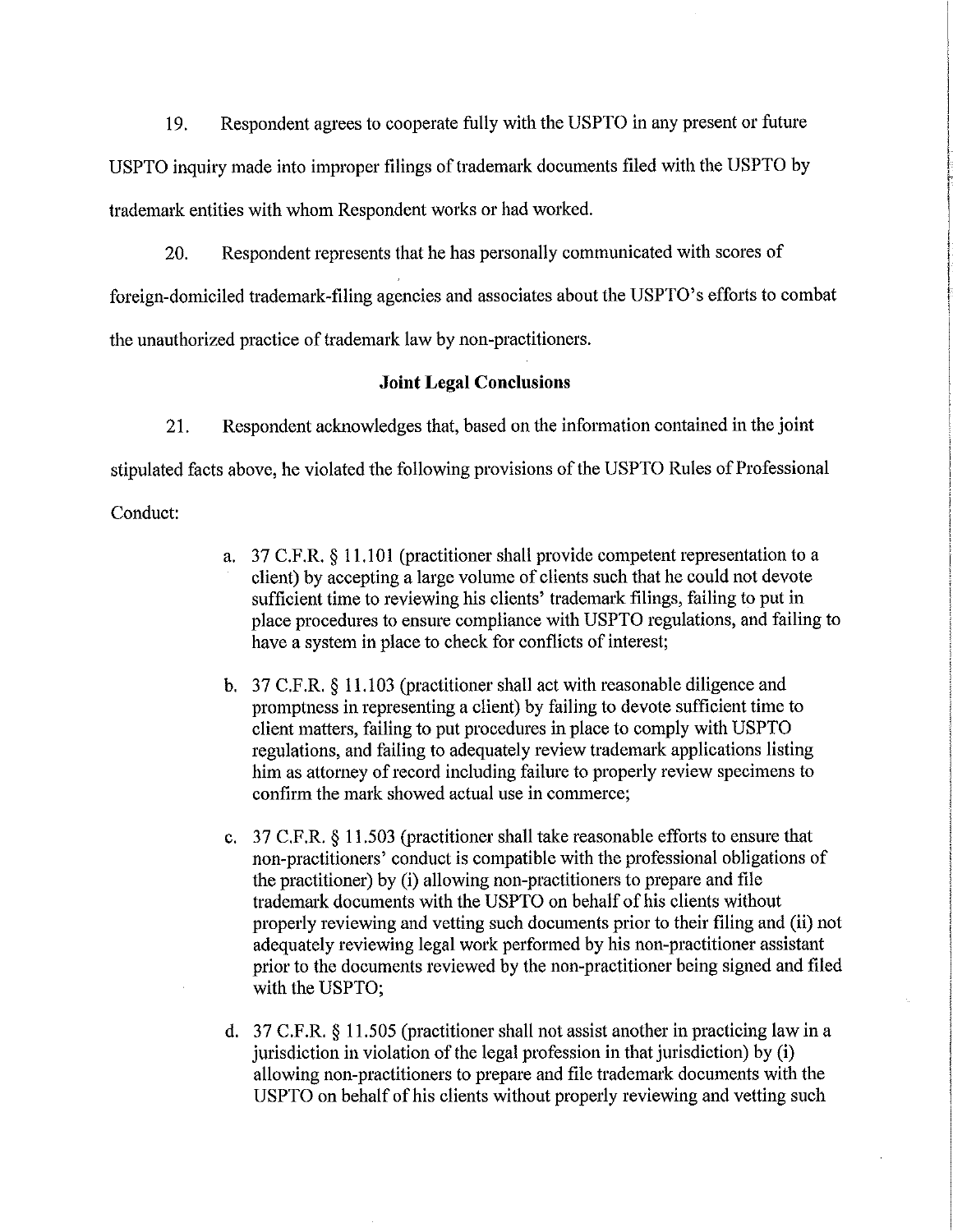documents and (ii) not adequately reviewing legal work performed by his non-practitioner assistant prior to documents reviewed by the non-practitioner being signed and filed with the USPTO;

- e. 37 C.F.R. § 11.804(c) (misrepresentation) and (d) (conduct prejudicial to the US PTO trademark registration process) by signing declarations attesting that (a) the clients' marks were in use in commerce and were in use in commerce as of the filing date of the application on or in connection with the goods in the application and (b) the specimen(s) showed the mark as used on or in connection with the goods in the application and as used on or in connection with the goods in the application as of the application filing date where Respondent had not always performed an inquiry reasonable under the circumstances to so attest; and
- f. 37 C.F.R. § 11.804(i) (practitioner shall not engage in other conduct that adversely reflects on the practitioner's fitness to practice before the Office in trademark matters) by engaging in the foregoing acts and omissions to the extent that such acts and omissions do not constitute a violation of the specific provisions of the USPTO Rules of Professional Conduct as set forth in subparagraphs a. through e.

### **Agreed Upon Sanction**

- 22. Respondent freely and voluntarily agrees, and it is hereby ORDERED that:
	- a. Respondent shall be, and hereby is, suspended from practice before the Office in patent, trademark, and non-patent law for twenty-four (24) months, which shall commence the date this Final Order is signed;
	- b. Respondent may file a written notice of his intent to seek reinstatement and a petition for reinstatement at eighteen (18) months after the date of this Final Order;
	- c. The OED Director shall not grant a petition for reinstatement until after the expiration of the two (2) year period of suspension;
	- d. Respondent shall serve a probationary period commencing on the date this Final Order is signed and continuing for twelve (12) months after the date on which the OED Director grants Respondent's petition for reinstatement pursuant to 37 C.F.R. § 11.60;
	- e. As a condition of reinstatement, Respondent shall provide to the OED Director a sworn affidavit or verified declaration attesting, and evidence demonstrating, that Respondent successfully completed six (6) hours of continuing legal education credit on ethics/professional responsibility;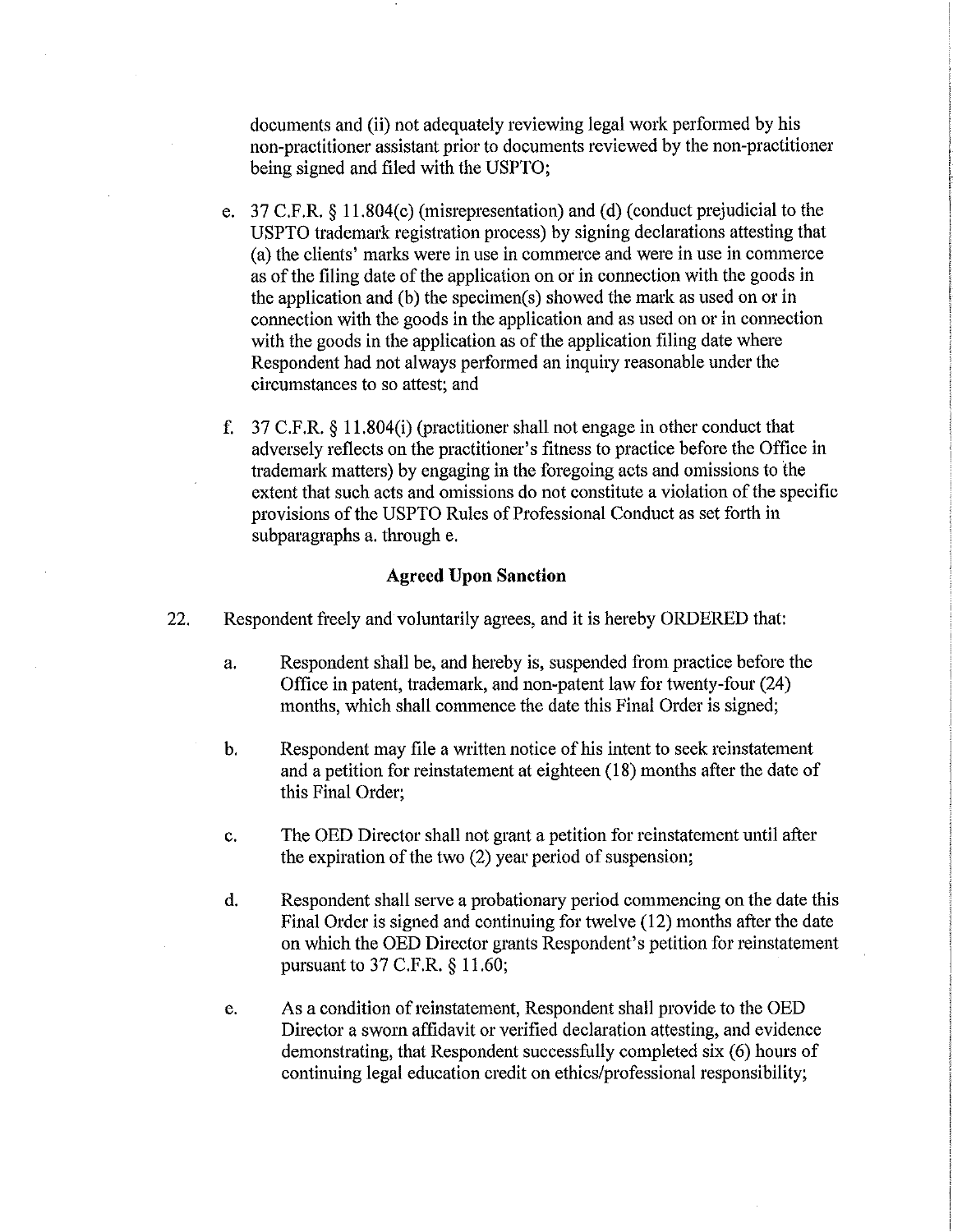- f. Respondent shall remain suspended from practice before the USPTO until the OED Director grants Respondent's petition for reinstatement pursuant to 37 C.F.R. § 11.60;
- g. (1) In the event the OED Director is of the opinion that Respondent, during the probationary period, failed to comply with any provision of the Agreement, the Final Order, or any disciplinary rule of the USPTO Rules of Professional Conduct, the OED Director shall:

(A) issue to Respondent an Order to Show Cause why the USPTO Director should not order that Respondent be immediately suspended for up to an additional twelve (12) months for the violations set forth in the Joint Legal Conclusions, above;

(B) send the Order to Show Cause to Respondent at the last address of record Respondent furnished to the OED Director; and

(C) grant Respondent fifteen (15) days to respond to the Order to Show Cause;

(2) In the event that after the 15-day period for response and after the consideration of the response, if any, received from Respondent, the OED Director continues to be of the opinion that Respondent, during the probationary period, failed to comply with any provision of the Agreement, the Final Order, or any disciplinary rule of the USPTO Rules of Professional Conduct, the OED Director shall:

> (A) deliver to the USPTO Director or his designee: (i) the Order to Show Cause; (ii) Respondent's response to the Order to Show Cause, if any; and (iii) argument and evidence causing the OED Director to be of the opinion that Respondent failed to comply with any provision of the Agreement, the Final Order, or any disciplinary rule of the USPTO Rules of Professional Conduct during the probationary period; and

(B) request that the USPTO Director immediately suspend Respondent for up to an additional twelve (12) months for the violations set forth in the Joint Legal Conclusions, above;

- h. Nothing herein shall prevent the OED Director from seeking discrete discipline for any misconduct that formed the basis for an Order to Show Cause issued pursuant to the preceding paragraph;
- i. In the event the USPTO Director suspends Respondent pursuant to subparagraph g., above, and Respondent seeks a review of the suspension, any such review of the suspension shall not operate to postpone or otherwise hold in abeyance the suspension;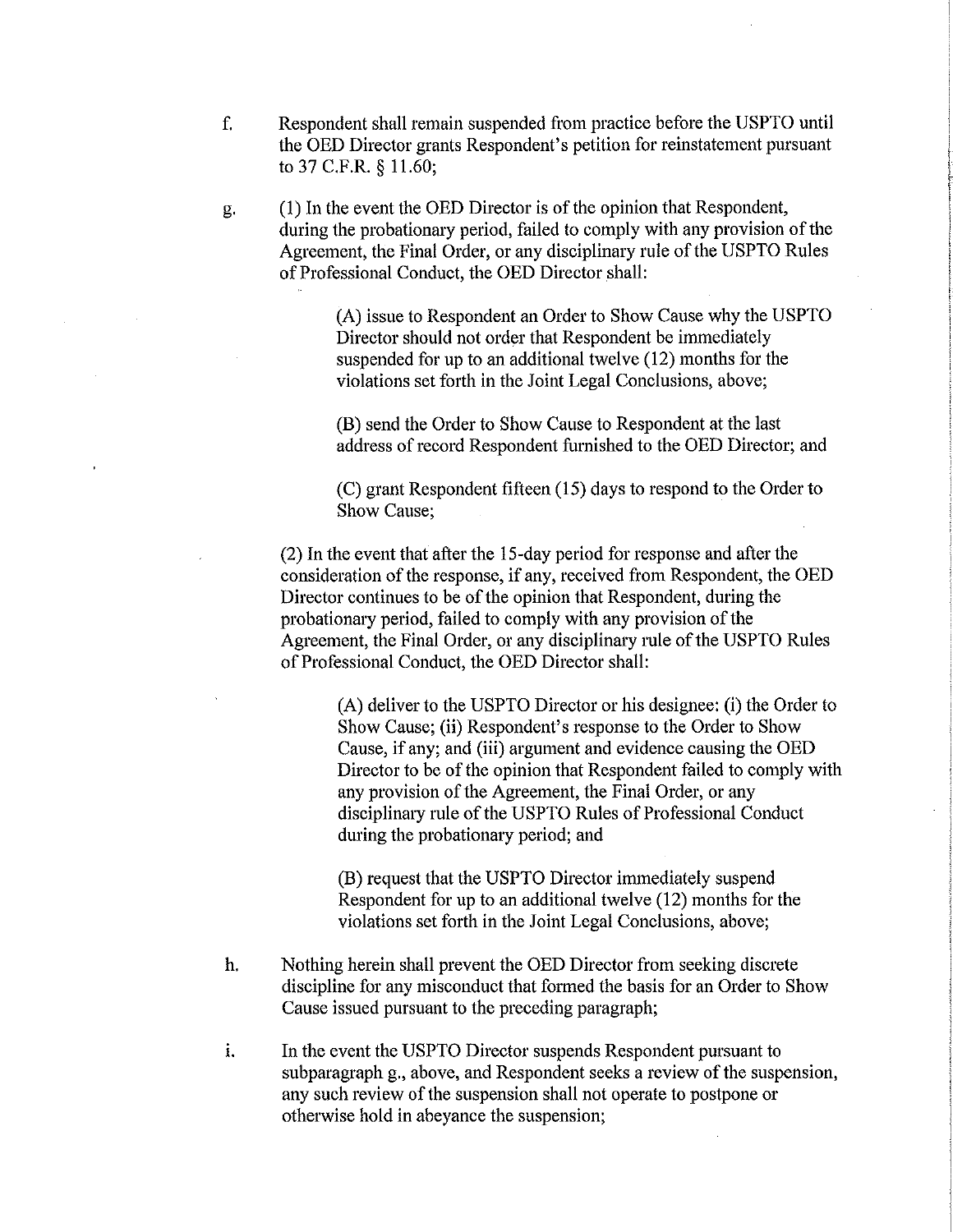- j. Respondent shall cooperate fully with the USPTO in any present or future US PTO inquiry made into purported improper filing of trademark documents with the USPTO by trademark entities with whom Respondent works or had worked;
- k. Respondent shall comply with 37 C.F.R. §§ 11.58 and 11.60 with the following modifications regarding the time to fulfill certain responsibilities and regarding electronic communication:

(I) Within sixty ( 60) days from the date of the Final Order, Respondent shall withdraw from representation in all matters pending before the Office;

(2) Within sixty (60) days from the date of the Final Order, Respondent shall provide all clients having immediate or prospective business before the Office in patent, trademark, or other non-patent matters written notice of his suspension and a copy of the Final Order translated into the client's native language;

(3) As Respondent has communicated that he may encounter difficulty sending mail to clients outside of Japan, when providing written notice to clients pursuant to 37 C.F.R.  $\S$  11.58(c)(3) and (c)(5), Respondent may provide clients who are located outside of Japan with notice and a copy of the Final Order translated into the client's native language by electronic communication so long as (i) Respondent maintains a record of the notices, and (ii) the electronic communication service utilized by Respondent provides the ability to request a delivery receipt or Respondent requests written confirmation from the client confirming receipt of Respondent's notice;

(4) Within seventy-five (75) days after the date of the Final Order, Respondent shall file with the OED Director an affidavit of compliance certifying that Respondent has fully complied with the provisions of the Final Order, with 37 C.F.R. § 11.58 as provided for in the Final Order, and with 37 C.F.R. § 11.116 for withdrawal from representation;

I. Nothing in the Agreement or this Final Order shall prevent the Office from considering the record of this disciplinary proceeding, including the Final Order: (1) when addressing any further complaint or evidence of the same or similar misconduct concerning Respondent brought to the attention of the Office; and/or (2) in any future disciplinary proceeding against Respondent (i) as an aggravating factor to be taken into consideration in determining any discipline to be imposed, and/or (ii) to rebut any statement or representation by or on Respondent's behalf, and/or (3) in connection with any request for reconsideration submitted by Respondent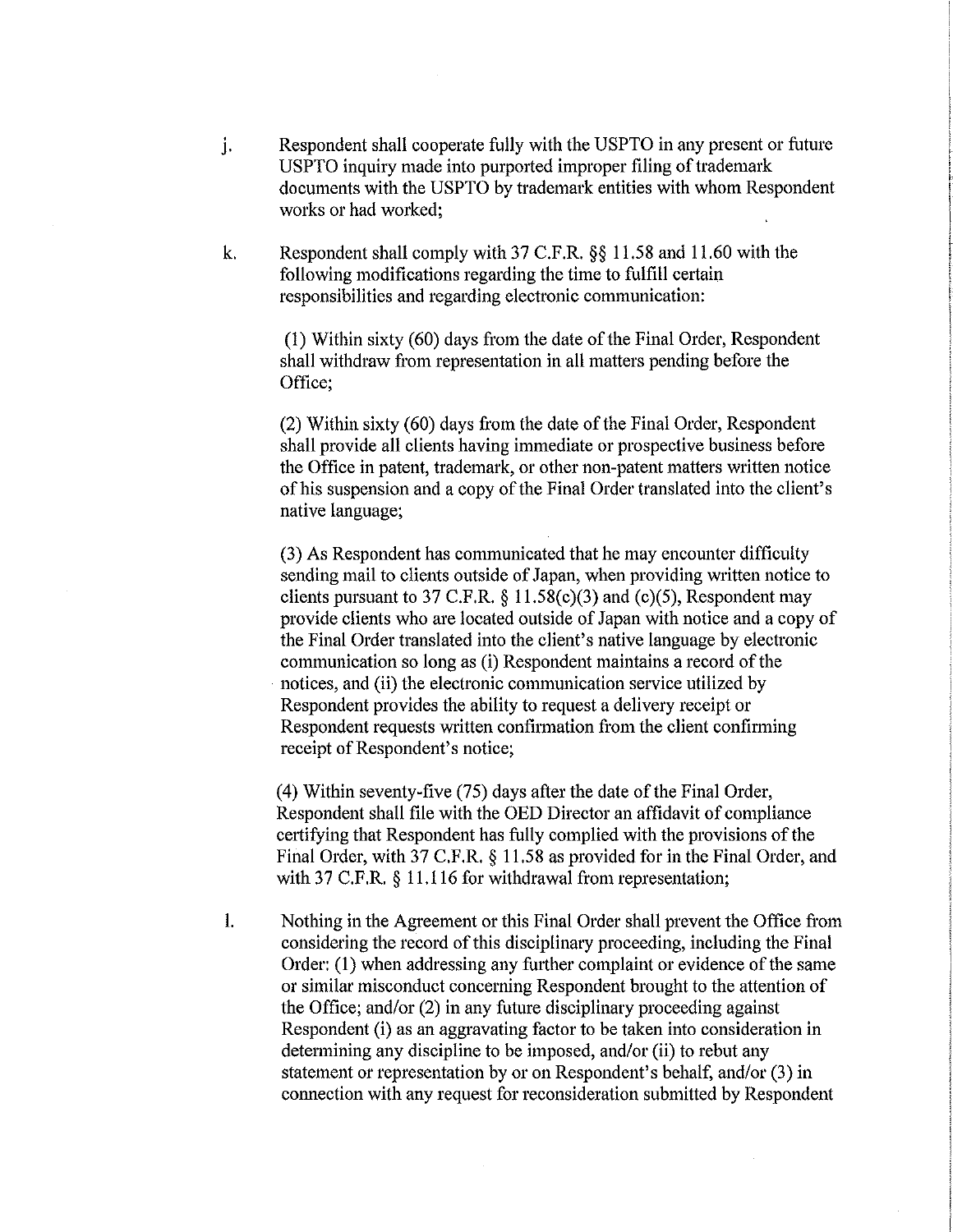pursuant to 37 C.F.R. § 11.60;

- m. Respondent is granted limited recognition to practice before the Office beginning on the date the Final Order is signed and expiring sixty (60) days after the date the Final Order is signed;
- n. The OED Director shall electronically publish the Final Order at OED's electronic FOIA Reading Room, which is publicly accessible at: http://foiadocuments.uspto.gov;
- o. The OED Director shall publish a notice in the *Official Gazette* that is . materially consistent with the following:

### **Notice of Suspension and Probation**

This notice concerns Jonathan G. Morton of Tokyo, Japan, a registered patent practitioner (Registration No. 74,199) and trademark attorney licensed in the state of New York. The United States Patent and Trademark Office ("USPTO") has suspended **Mr.** Morton for twenty-four (24) months from practice before the USPTO. Mr. Morton will also serve a probationary period.

In 2019, Respondent began serving as attorney of record for a large volume of foreign-domiciled trademark applicants. Respondent served as attorney of record on thousands of trademark applications; he did not limit the size of his practice to ensure that he provided his clients with quality representation. Respondent received alreadyprepared trademark applications from foreign-domiciled companies and firms and did not conduct an adequate review of such applications before signing them and authorizing their filing with the USPTO. Respondent represented that he spent between  $2\frac{1}{2}$  to 10 minutes reviewing each application that listed him as attorney of record. In addition, he allowed a non-practitioner assistant, who is not a U.S. attorney, to review many of the trademark applications on his behalf before signing. He signed declarations under 18 U.S.C. § 1001 attesting that his clients' specimens showed the marks as used in commerce without conducting an inquiry reasonable under the circumstances. Furthermore, despite the large volume of clients, Respondent did not have a system to check for conflicts of interest.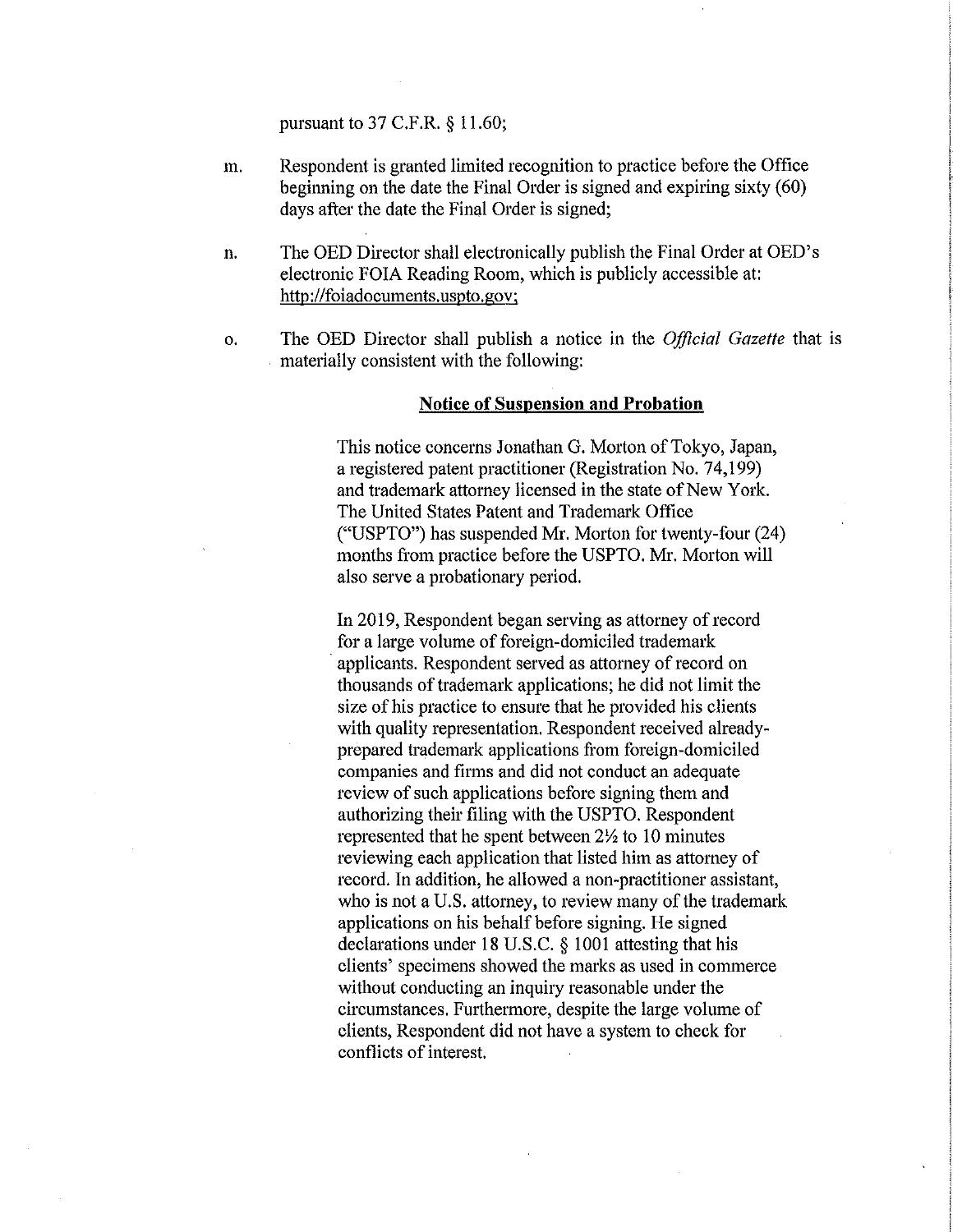As a result of the above misconduct, Mr. Morton violated the following provisions of the USPTO Rules of Professional Conduct: 37 C.F.R. §§ 11.101 (practitioner shall provide competent representation to a client), 11.103 (practitioner shall act with reasonable diligence and promptness in representing a client), 11.503 (practitioner shall take reasonable efforts to ensure that nonpractitioners' conduct is compatible with the professional obligations of the practitioner), 11.505 (practitioner shall not assist another in practicing law in a jurisdiction in violation of the regulation of the legal profession in that jurisdiction),  $11.804(c)$  (practitioner shall not engage in conduct involving misrepresentation), 11.804(d) (practitioner shall not engage in conduct that is prejudicial to the administration of justice), and  $11.804(i)$  (practitioner shall not engage in other conduct that reflects adversely on the practitioner's fitness to practice before the Office).

Trademark practitioners engaged in practice before the USPTO on behalf of foreign-domiciled applicants are to be reasonably well informed as to the U.S. Counsel Rule. The rule became effective on August 3, 2019 and requires applicants, registrants, or parties to a trademark proceeding whose domicile is not in the United States or its territories to be represented by an attorney who is an active member in good standing of the bar of the highest court of a state in the U.S. *See* Requirement of U.S. Licensed Attorney for Foreign Trademark Applicants and Registrants, 84 Fed. Reg. 31498 (July 2, 2019) ("the U.S. Counsel Rule").

In the few years preceding the U.S. Counsel Rule's effective date, the USPTO had seen many instances of unauthorized practice of law where parties who were not authorized to represent trademark applicants were improperly representing foreign-domiciled applicants before the USPTO. As a result, increasing numbers of foreign-domiciled applicants were likely receiving inaccurate or no information about the legal requirements for trademark registration in the U.S., such as standards for use of a mark in commerce. Hence, the USPTO implemented the requirement for representation by a qualified U.S. attorney in response to the increasing problem of foreign-domiciled trademark applicants who were purportedly *pro se* filing inaccurate and possibly fraudulent submissions that violate the Trademark Act and/or the USPTO's rules. For example, such foreign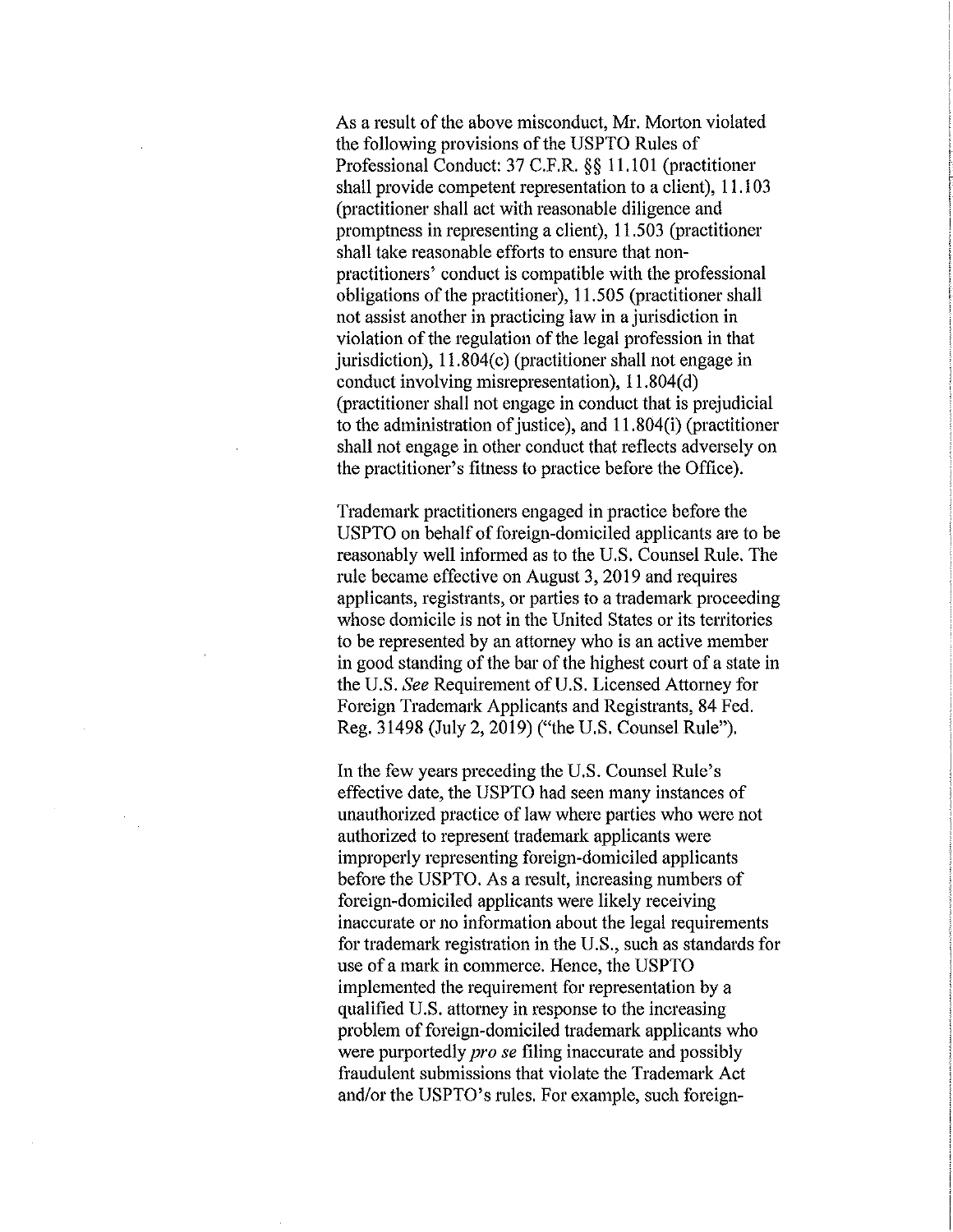. domiciled applicants filed applications claiming use of the mark in commerce but frequently supported the use claim with mocked-up or digitally altered specimens that indicated the mark may not actually be in use. This practice undermined the accuracy and integrity of the U.S. trademark register and its utility as a means for the public to reliably determine whether a chosen mark is available for use or registration. *See* 84 FR 31498-31499.

The U.S. Counsel Rule is intended to increase compliance with U.S. trademark law and USPTO regulations, improve the accuracy of trademark submissions to the USPTO, and safeguard the integrity of the U.S. trademark register. For example, practitioners who represent trademark applicants before the USPTO are expected to, among other things, undertake a bona fide review of specimens submitted to the USPTO in support of a trademark application. A practitioner's failure to comply with his or her ethical obligations under the U.S. Counsel rule potentially adversely affects the integrity of the USPTO trademark registration process.

Mr. Morton cooperated with the OED investigation and has taken steps to communicate with non-practitioner trademark intermediaries regarding the USPTO's efforts to combat the unauthorized practice of trademark law.

This action is the result of a settlement agreement between Mr. Morton and the OED Director pursuant to the provisions of 35 U.S.C.  $\S\S 2(b)(2)(D)$  and 32 and 37 C.F.R. §§ 11.19, 11.20, and 11.26. Disciplinaty decisions involving practitioners are posted for public reading at the OED Reading Room, available at: http://foiadocuments.uspto.gov;

- p. Respondent waives all rights to seek reconsideration of the Final Order under 37 C.F.R. § 11.56, waives the right to have the Final Order reviewed under 37 C.F.R. § 11.57, and waives the right otherwise to appeal or challenge the Final Order in any manner; and
- q. The OED Director and Respondent shall each bear their own costs incurred to date in carrying out the terms of the Agreement and this Final Order.